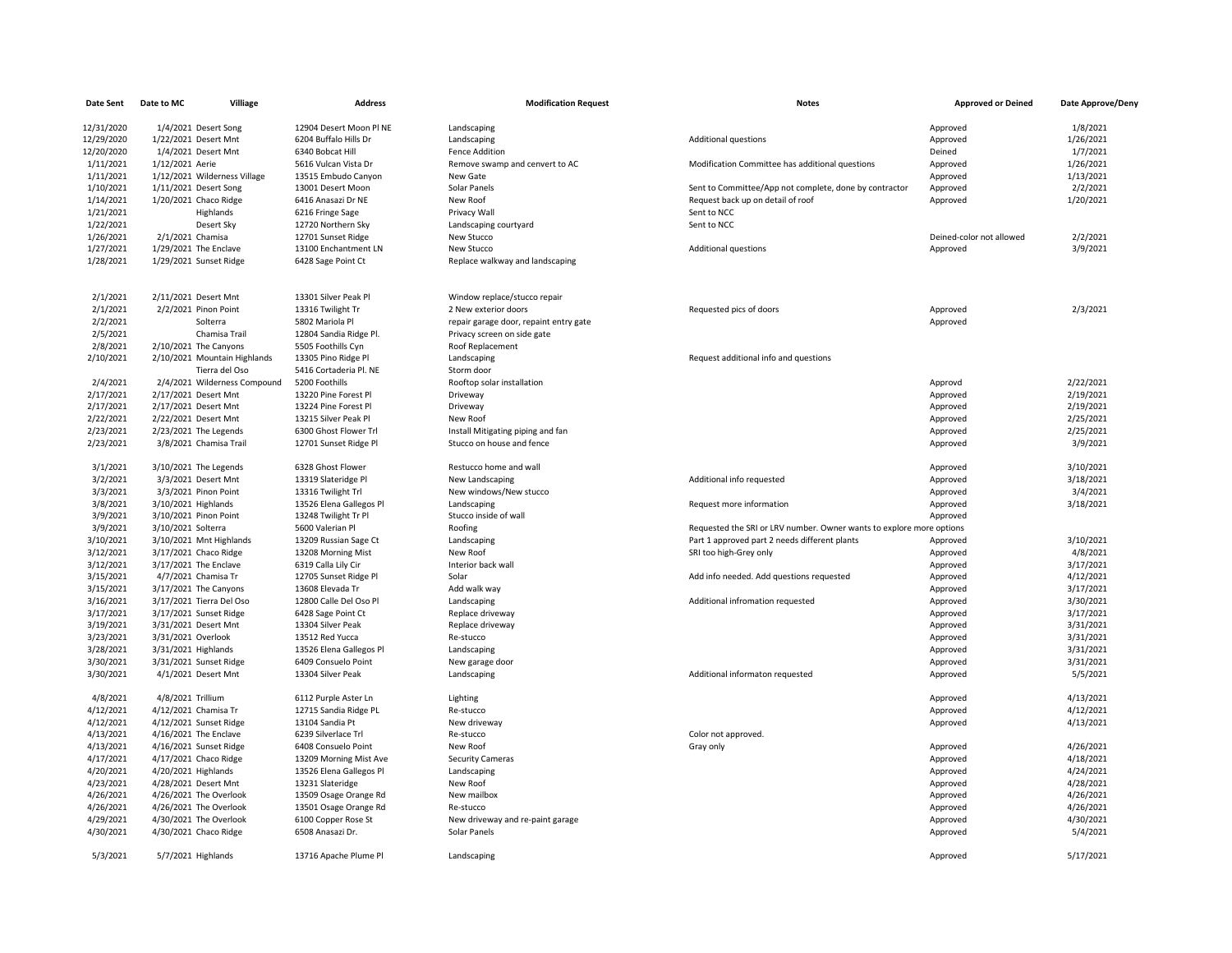| 5/3/2021  | 5/12/2021 Trillium            | 5901 Wildflower Trl        | Convert 3rd car garage back to garage |                                                   | Approved | 5/13/2021 |
|-----------|-------------------------------|----------------------------|---------------------------------------|---------------------------------------------------|----------|-----------|
| 5/6/2021  | 5/13/2021 Desert Mnt          | 6131 Goldfield Pl          | New Roof                              |                                                   | Approved | 5/24/2021 |
| 5/7/2021  | 5/13/2021 Pinon Point         | 13206 Moondance Pl         | New swamp cooler                      | Sent questions to homeowner                       | Approved | 5/20/2021 |
| 5/7/2021  | 5/11/2021 The Canyons         | 13001 Juniper Canyon Trl   | New doors                             |                                                   | Approved |           |
| 5/8/2021  | 5/11/2021 Pinon Point         | 13200 Twilight Trl         | gutters and dwonspouts                |                                                   | Approved | 5/12/2021 |
| 5/9/2021  | 5/11/2021 Solterra            | 5605 Valerian Pl           | Repair sewer line replace driveway    |                                                   | Approved | 5/12/2021 |
| 5/10/2021 | 5/11/2021 Highlands           | 13408 Quaking Aspen Pl     | Landscaping                           | Additional info requested                         | Approved | 6/1/2021  |
| 5/10/2021 | 5/10/2021 Chamisa Trl         | 6628 High Ridge Pl         | Pool                                  |                                                   | Approved | 5/13/2021 |
| 5/10/2021 | 5/12/2021 Sunset Ridge        | 13015 Sandia Point Rd      | New door on second floor              |                                                   | Approved | 5/13/2021 |
|           |                               |                            |                                       |                                                   |          |           |
| 5/11/2021 | 5/14/2021 Highlands           | 13511 Elena Gallegos Pl    | Raise wall                            |                                                   | Approved | 5/14/2021 |
| 5/11/2021 | 5/14/2021 Highlands           | 13601 Canada del Oso Pl    | New Roof                              |                                                   | Approved | 5/14/2021 |
| 5/13/2021 | 5/13/2021 Wilderness Village  | 13411 Piedra Grande Pl     | Solar                                 |                                                   | Approved | 5/14/2021 |
| 5/14/2021 | 5/20/2021 Desert Highlands    | 13605 Quaking Aspen        | Converting patio to sunroom           |                                                   |          |           |
| 5/15/2021 | 5/17/2021 Camisa Trail        | 6509 High Ridge PI NE      | New drive way- New plants             |                                                   | Approved | 5/16/2021 |
| 5/17/2021 | 5/18/2021 Wilderness Canon    | 5104 Piedra Alta Ln        | Landscaping                           | Additional info requested                         |          |           |
| 5/19/2021 | 5/21/2021 Highlands           | 13701 Apache Plume Pl      | New Roof                              | Additional info requested- Resent request 6/14/21 |          |           |
| 5/23/2021 | 6/14/2021 Desert Mnt          | 6127 Goldfield Pl          | New Roof                              | Resubmitted on 6/14/21                            | Approved | 6/16/2021 |
| 5/23/2021 | 5/24/2021 Desert Mnt          | 6309 Goldfield Pl          | New swamp cooler/ furnace             | Additional info requested                         | Approved | 5/27/2021 |
| 5/24/2021 | 5/25/2021 Trillium            | 6023 Purple Aster Ln       | Hot tub                               |                                                   | Approved | 5/27/2021 |
| 5/26/2021 | 6/1/2021 Desert Mountain      | 13215 BigHorn Road NE      | New Roof                              | Gray Approved                                     | Approved | 6/2/2021  |
| 5/28/2021 |                               |                            | Removal of Olive tree                 |                                                   | Approved | 6/16/2021 |
|           | 6/2/2021 Dsert Sky            | 12815 Northern Sky Ave NE  |                                       |                                                   |          |           |
|           |                               |                            |                                       |                                                   |          |           |
| 6/3/2021  | 6/4/2021 Desert Mountain      | 6204 Bufflo Hills Dr       | Pergla                                |                                                   | Aproved  | 6/11/2021 |
| 6/3/2021  | 6/4/2021 Desert Mountain      | 6204 Bufflo Hills Dr       | Gutters                               |                                                   | Aproved  | 6/11/2021 |
| 6/4/2021  | 6/4/2021 Chamisa Trail        | 6615 High Ridge Pl         | Extend drive way                      | Additional info requested                         |          |           |
| 6/4/2021  | 6/8/2021 Chamisa Trail        | 12801 Sandia Ridge PL      | Flag Pole                             |                                                   | Approved | 6/11/2021 |
| 6/4/2021  | 6/8/2021 Chamisa Trail        | 6615 High Ridge Pl         | Drive way extension                   |                                                   | Approved | 6/16/2021 |
| 6/4/1900  | 6/4/2021 The Highlands        | 6105 Buffalo Grass NE      | New Fence                             | No higher than 5ft 8in                            | Approved | 6/16/2021 |
| 6/8/2021  | 6/8/2021 Solterra             | 5800 Valerian              | New windows and Doors                 |                                                   | Approved | 6/11/2021 |
| 6/9/2021  | 6/14/2021 Trillium            | 6112 Purple Aster Ln NE    | Replace driveway                      |                                                   | Approved | 6/16/2021 |
| 6/10/2021 | 6/14/2021 Desert Mountain     | 13219 Sentinal CT NE       | Replace windows                       |                                                   | Approved | 6/16/2021 |
| 6/14/2021 | 6/14/2021 Highlands           | 13715 Elena Gallegos Pl NE | Replace front courtyard gate          |                                                   |          | 6/16/2021 |
|           |                               |                            |                                       |                                                   | Approved |           |
| 6/15/2021 | 6/15/2021 Chaco Ridge         | 13208 Morning Mist NE      | Restucco                              |                                                   | Approved | 6/16/2021 |
| 6/17/2021 | 6/23/2021 Legends             | 6300 Ghost Flower Trl NE   | Re-roof                               | Additional info requested/white tpo denied.       | Approved | 7/1/2021  |
| 6/17/2021 | Chamisa Trail                 | 6615 High Ridge Pl         | Restucco                              | Requested color                                   |          |           |
| 6/21/2021 | 6/29/2021 Desert Mountain     | 6204 Bufflo Hills Dr       | Gate updates                          |                                                   | Approved | 6/30/2021 |
| 6/23/2021 | 6/23/2021 Solterra            | 5605 Valerian Pl           | Sewer line replacement/new driveway   |                                                   | Approved | 6/25/2021 |
| 6/23/2021 | 6/30/2021 Sunset Ridge        | 6423 Sage Point            | Trim around outside of home-new color |                                                   | Approved | 6/30/2021 |
| 6/23/2021 | 6/24/2021 Desert Mountain     | 13201 Bighorn Rd, NE       | Re-roof                               | Need additional roof material info                | Approved | 7/13/2021 |
| 6/24/2021 | 6/30/2021 Sunset Ridge        | 6427 Sage Point            | Trim around outside of home-new color |                                                   | Approved | 6/30/2021 |
| 6/24/2021 | 6/24/2021 Desert Sky          | 12804 Northern Sky Ave     | New roof                              |                                                   | Approved | 7/1/2021  |
| 6/24/2021 | 6/30/2021 Wilderness Compound | 13609 Wilderness Trl, NE   | Re-roof                               | request additional info                           |          |           |
| 6/25/2021 | 6/30/2021 Wilderness village  | 5200 foothilss Trl, NE     | Replace garage door                   |                                                   | Approved | 6/30/2021 |
| 6/28/2021 | 6/29/2021 West Highlands      | 13115 Sand Cherry Ln, NE   | Solar installation                    | Must meet requirements                            | Approved | 6/30/2021 |
| 6/29/2021 | 7/1/2021 West Highlands       | 13008 Sand Cherry Pl       | Restucco wall                         | Requested color                                   |          | 8/5/2021  |
|           |                               |                            |                                       |                                                   | Approved |           |
|           |                               |                            |                                       |                                                   |          |           |
| 7/5/2021  | 7/5/2021 Highlands            | 6223 Fringe Sage Ct        | Concrete work                         |                                                   | Approved | 7/7/2021  |
| 7/6/2021  | 7/9/2021 Chaco Ridge          | 13209 Morning Mist         | Gate repaint                          |                                                   | Approved | 7/14/2021 |
| 7/6/2021  | 7/9/2021 Chaco Ridge          | 13209 Morning Mist         | tree removal                          |                                                   | Approved | 7/14/2021 |
| 7/9/2021  | 7/9/2021 Chaco Ridge          | 13209 Morning Mist         | Vigas                                 |                                                   | Approved | 7/14/2021 |
| 7/6/2021  | 7/9/2021 Trillium             | 12601 Trillium Trl         | Concrete walkway                      | Additional info requested                         |          |           |
| 7/6/2021  | 7/9/2021 West Highlands       | 12916 Sand Cherry Pl       | Restucco                              | Additional info requested                         | Approved | 8/17/2021 |
| 7/7/2021  | 7/9/2021 Pinon Point          | 13232 Twilight Trl         | driveway                              | With conditions                                   | Approved | 7/14/2021 |
| 7/8/2021  | 7/9/2021 Desert Song          | 12905 Desert Moon Pl       | Landscaping                           |                                                   | Approved | 7/14/2021 |
| 7/9/2021  | 7/9/2021 Mountain Highlands   | 13201 Russian Sage Ct      | Restucco                              |                                                   | Approved | 7/14/2021 |
| 7/10/2021 | 7/12/2021 Desert Song         | 12905 Desert Moon Pl       | New windows                           |                                                   | Approved |           |
| 7/11/2021 | 7/12/2021 The Overlook        | 13504 Red Yucca Ave        | New mailbox                           |                                                   | Approved | 7/13/2021 |
| 7/13/2021 | 7/14/2021 Trillium            | 6005 Silver Leaf Trl       | Pool/Spa                              | Additional info requested                         | Approved | 7/30/2021 |
| 7/14/2021 |                               | 13236 Silver Peak Pl       | New roof                              | Additional info requested                         |          | 7/22/2021 |
|           | 7/20/2021 Desert Mnt          |                            |                                       |                                                   | Approved |           |
| 7/16/2021 | 7/29/2021 Desert Song         | 13008 Desert Moon          | Landscaping                           |                                                   | Approved | 7/30/2021 |
| 7/16/2021 | 7/26/2021 Pinon Point         | 13248 Twilight Tr          | Free library                          | Style does not match other throughout HD          | Deny     | 7/26/2021 |
| 7/16/2021 | 7/26/2021 Pinon Point         | 13200 Moondance Pl         | New Gate                              |                                                   |          |           |
| 7/22/2021 | 7/26/2021 Highlands           | 6404 Gambel Oak Ct         | Restucco                              |                                                   | Approved | 7/26/2021 |
| 7/22/2021 | 7/23/2021 Desert Mnt          | 6220 Buffalo Hills         | <b>TPO Roof</b>                       | White is denied                                   | Deny     | 7/24/2021 |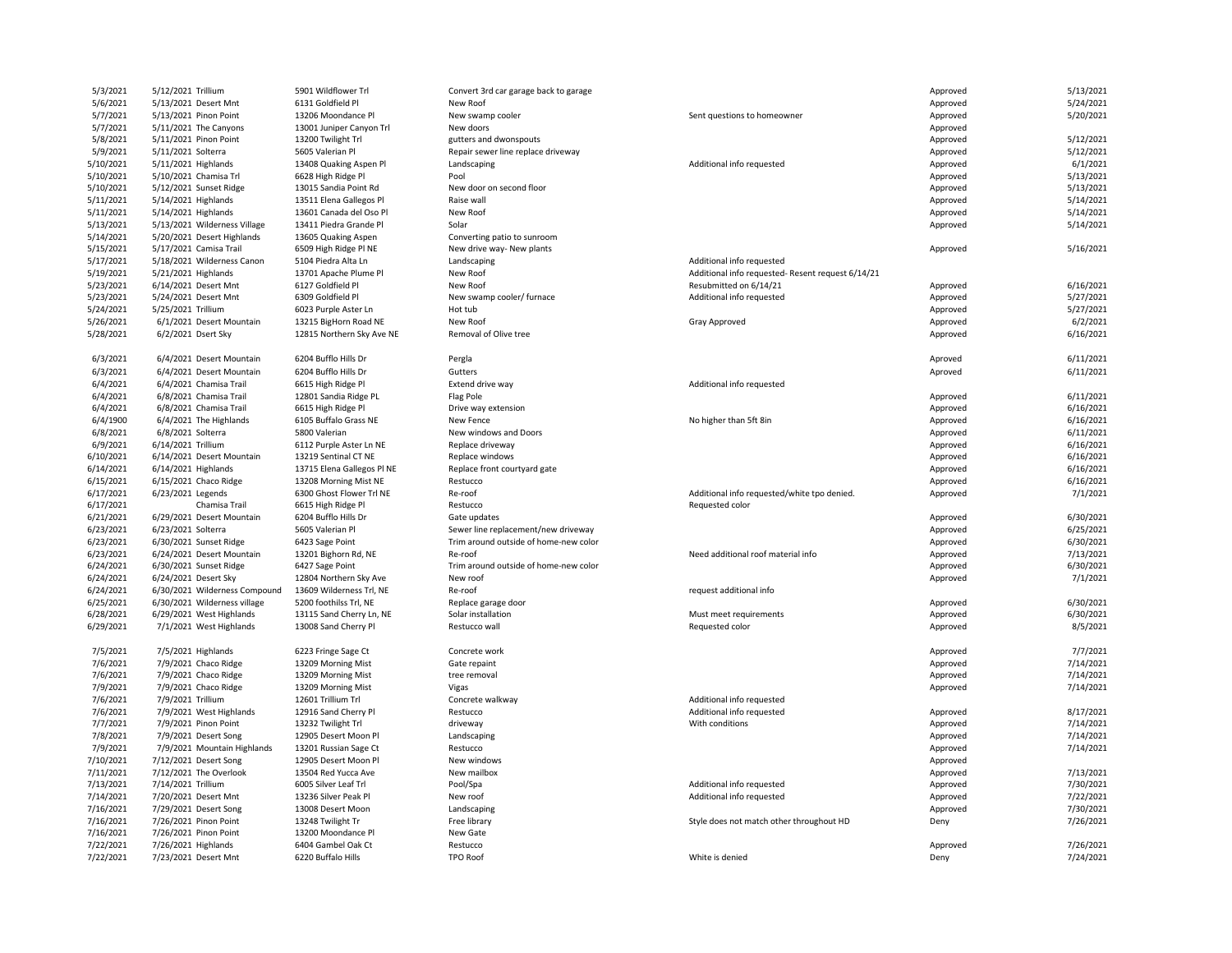| 7/22/2021              | 7/22/2021 Solterra                            | 5819 Mariola Pl                                 | Landscaping                                      |                        | Approved                     | 7/22/2021             |
|------------------------|-----------------------------------------------|-------------------------------------------------|--------------------------------------------------|------------------------|------------------------------|-----------------------|
| 7/22/2021              | 7/26/2021 Tierra del Oso                      | 12805 Calle del Oso PL                          | New roof                                         |                        | Approved                     | 7/26/2021             |
| 7/23/2021              | 7/23/2021 Solterra                            | 5819 Mariola Pl                                 | New AC Unit                                      | With conditions        | Approved                     | 7/23/2021             |
| 7/25/2021              | 7/26/2021 Chamisa Trail                       | 12604 Sunset Ridge Pl                           | Patio screen                                     |                        | Approved                     | 7/26/2021             |
| 7/26/2021              | 7/29/2021 Desert Mnt                          | 6201 Goldfield Pl                               | Roof                                             |                        | Approved                     |                       |
| 7/27/2021              | 7/29/2021 Desert Mnt                          | 6201 Goldfield Pl                               | Vigas                                            |                        | Approved                     |                       |
|                        |                                               |                                                 |                                                  |                        |                              |                       |
| 8/2/2021               | 8/4/2021 Chaco Ridge                          | 13232 Morning Mist                              | Hot tub                                          |                        | Approved                     | 8/16/2021             |
| 8/4/2021               | 8/4/2021 Wilderness Estates                   | 5409 High Desert Pl                             | New roof and stucco repairs                      |                        | Approved                     | 8/4/2021              |
| 8/4/2021               | 8/4/2021 Mountain Highlands                   | 13305 Pino Ridge Pl                             | Re-stucco                                        |                        | Approved                     | 8/6/2021              |
| 8/5/2021               | 8/5/2021 Desert Mnt                           | 13235 Slateridge Pl                             | Re-stucco                                        |                        | Approved                     | 8/6/2021              |
| 8/5/2021               | 8/5/2021 Wilderness Village                   | 5105 High Desert Pl                             | Pool                                             |                        | Approved                     | 8/6/2021              |
| 8/11/2021              | 8/16/2021 Pinon Point                         | 13200 Moondance                                 | Replace storm door                               |                        | Approved                     | 8/16/2021             |
| 8/13/2021              | 8/16/2021 Sunset Ridge                        | 13016 Sanida Pt                                 | Restucco                                         |                        | Approved                     | 8/16/2021             |
| 8/16/2021              | 8/16/2021 Pinon Point                         | 5715 Evening Star                               | Replace windows                                  |                        | Approved                     | 8/16/2021             |
| 8/17/2021              | 8/30/2021 Desert Mnt                          | 6300 Bobcat Hill Pl                             | Security Door                                    |                        | Approved                     | 8/31/2021             |
| 8/17/2021              | 8/20/2021 Pinon Point                         | 13260 Twilight Trl Pl                           | Replace driveway                                 |                        | Approved                     | 8/22/2021             |
| 8/17/2021              | 8/20/2021 Chaco Ridge                         | 13232 Morning Mist                              | New backyard landscaping                         |                        | Approved                     | 8/22/2021             |
| 8/20/2021              | 8/20/2021 Pinon Point                         | 13240 Moon Dance Pl                             | New roof                                         |                        | Approved                     | 9/2/2021              |
| 8/20/2021              | 8/20/2021 Pinon Point                         | 6016 Paper Flower Pl                            | re-stucco in same color                          |                        | Approved                     | 8/22/2021             |
| 8/20/2021              | 8/20/2021 Chamisa Trl                         | 12704 Sunset Ridge Pl                           | <b>Wall Screening</b>                            |                        | Denied                       | 8/22/2021             |
| 8/23/2021              | 8/27/2021 Trillium                            | 6127 Silver Leaf Tr                             | Re-stucco                                        |                        | Approved                     | 8/28/2021             |
| 8/23/2021              | 8/25/2021 Highlands                           | 13639 Canada Del Oso                            | Repaint hand rails                               |                        | Approved                     | 8/26/2021             |
| 8/24/2021              | 8/27/2021 The Legends                         | 6300 Ghost Flower trl                           | Roof and Solar                                   |                        | Approved                     | 9/2/2021              |
| 8/25/2021              | 8/25/2021 The Enclave                         | 6225 Cactus Canyon Tr                           | Re-roof                                          |                        | Approved                     | 8/26/2021             |
| 8/25/2021              | 8/25/2021 The Legends                         | 6316 Ghost Flower Trl                           | Remove dead plant                                |                        | Approved                     | 8/26/2021             |
| 8/27/2021              | 8/27/2021 West Highlands                      | 6804 Pino Arroyo Ct                             | Solar                                            | Additional info needed | Approved                     | 9/9/2021              |
| 8/27/2021              | 8/31/2021 Trillium                            | 6028 Wildflower Tr                              | Remve grass add gravel                           |                        | Approved                     | 9/2/2021<br>9/15/2021 |
| 8/28/2021              | 9/3/2021 Desert Sky                           | 12712 Northern Sky Ave                          | re-stucco, new light fixtures, stone and new #'s |                        | Approved                     |                       |
| 8/30/2021              | 9/2/2021 Highlands                            | 13522 Elena Gallegos Pl                         | Basketball goal                                  | Sent to NCC            |                              | 9/2/2021              |
| 8/30/2021              | 8/30/2021 Trillium                            | 12704 Desert Marigold LN<br>6300 Bobcat Hill Pl | Kitchen range hood opening                       |                        | Approved                     | 9/2/2021              |
| 8/31/2021<br>8/31/2021 | 9/3/2021 Desert Mnt<br>9/3/2021 Trillium      | 6119 Purple Aster Ln                            | Landscaping<br>Landscaping                       | with condtions         | Approved<br>Approved         | 9/2/2021              |
| 8/31/2021              | 9/3/2021 Desert Song                          | 13109 Desert Moon Pl                            | Landscaping                                      | Additional info needed | Approved                     | 9/15/2021             |
|                        |                                               |                                                 |                                                  |                        | Approved                     | 9/15/2021             |
| 9/3/2021               | 9/3/2021 Desert Mnt                           | 13231 Silver Peak PL                            | Re-roofing                                       |                        |                              |                       |
| 9/3/2021               | 9/3/2021 Wilderness Canon                     | 13608 Elevada Trl                               | gutter and down spouts                           |                        | Approved                     |                       |
| 9/3/2021               | 9/15/2021 Overlook                            | 13401 Osage Orange                              | Replant door and trim                            |                        | Approved                     | 9/17/2021             |
| 9/6/2021               | 9/17/2021 Desert Highlands                    | 13508 Quaking Aspen                             | Re-roofing                                       |                        | Approved                     | 9/17/2021             |
| 9/13/2021              | 9/15/2021 Desert Sky                          | 12604 Northern Sky Ave                          | Solar                                            |                        | Approved                     | 10/29/2021            |
| 9/13/2021              | 9/16/2021 Highlands                           | 6119 Buffalo Grass Ct                           | Solar                                            | Additional info needed | Approved                     | 9/24/2021             |
| 9/13/2021              | 9/15/2021 The Legends                         | 6308 Mojave Aster Way                           | <b>HVAC</b>                                      |                        | Approved                     | 10/13/2021            |
| 9/13/2021              | 9/17/2021 Highlands                           | 13601 Canada Del Oso Pl                         | <b>Backyard Landscaping</b>                      | Additional info needed | Approved                     | 9/24/2021             |
| 9/15/2021              | 9/16/2021 Sunset Ridge                        | 12908 Sandia Point                              | Re-roofing                                       |                        | Approved                     | 9/17/2021             |
| 9/16/2021              | 9/16/2021 The Canyons                         | 13100 Canyon Edge Trl                           | Tree removal                                     |                        | Approved                     | 9/17/2021             |
| 9/16/2021              | 9/16/2021 Chamisa Trail                       | 12708 Sunset Ridge Pl                           | Vega redone                                      | Additional info needed | Approved                     | 9/17/2021             |
| 9/17/2021              | 9/23/2021 The Enclave                         | 13104 Enchantment Ln                            | Windows                                          |                        | Approved                     | 10/7/2021             |
| 9/20/2021              | 9/23/2021 Highlands                           | 13707 Elena Gallegos Pl                         | Landscaping/Walkways                             |                        | Approval                     | 9/26/2021             |
| 9/23/2021              | 9/23/2021 Overlook                            | 13505 Osage Orange                              | Radon pump                                       |                        | Approved                     | 9/24/2021             |
| 9/23/2021              | 9/23/2021 Overlook                            | 13512 Red Yucca Ave                             | Solar                                            |                        | Approved                     | 9/24/2021             |
| 9/23/2021              | 9/27/2021 Wilderness Canon                    | 13616 Elevada Tr                                | Landscaping                                      |                        | Approved                     | 11/2/2021             |
| 9/27/2021              | 9/27/2021 Highlands                           | 6101 Bufalo Grass Ct                            | New Windows                                      |                        | Approved                     | 9/27/2021             |
| 9/28/2021              | 10/1/2021 Desert Mnt                          | 6200 Buffalo Hills                              | Pool Deck replacement                            |                        | Approved                     | 10/5/2021             |
| 9/28/2021              | 10/1/2021 Desert Mnt                          | 6200 Buffalo Hills                              | Driveway                                         |                        | Approved                     | 10/5/2021             |
| 9/28/2021              | 10/1/2021 Desert Mnt                          | 6200 Buffalo Hills                              | Garage floor coating                             |                        | Approved                     | 10/5/2021             |
| 9/29/2021              | 10/13/2021 Enclave                            | 6225 Cactus Canyon Tr                           | Roof                                             |                        | Approved                     | 10/13/2021            |
| 9/30/2021              | 10/8/2021 Aerie                               | 5816 Vulcan Vista Dr                            | Tree removal                                     |                        | Approved                     | 10/13/2021            |
|                        |                                               |                                                 |                                                  | Additonal info needed  |                              |                       |
| 10/5/2021<br>10/5/2021 | 10/8/2021 Sunset Ridge<br>10/8/2021 Highlands | 12924 Sunrise Tr<br>13601 Canada Del Oso        | Wall raise                                       | with conditions        | Request withdrew<br>Approved | 10/10/2021            |
| 10/6/2021              | 10/6/2021 Chaco Ridge                         | 6408 Anasazi Dr                                 | Lighting<br>Roof                                 | Additonal info needed  | Deined                       | 10/14/2021            |
| 10/8/2021              | 10/13/2021 Solterra                           | 5604 Valerian Pl                                | Concrete                                         |                        | Approved                     | 10/13/2021            |
| 10/8/2021              | 10/13/2021 Desert Highlands                   | 13500 Desert Zinia Ct                           | New AC units                                     | with conditions        | Approved                     | 10/13/2021            |
| 10/11/2021             | 10/13/2001 Highlands                          | 13716 Canada Del Oso                            | Solar                                            | with conditions        | Approval                     | 10/13/2021            |
|                        |                                               |                                                 |                                                  |                        |                              |                       |